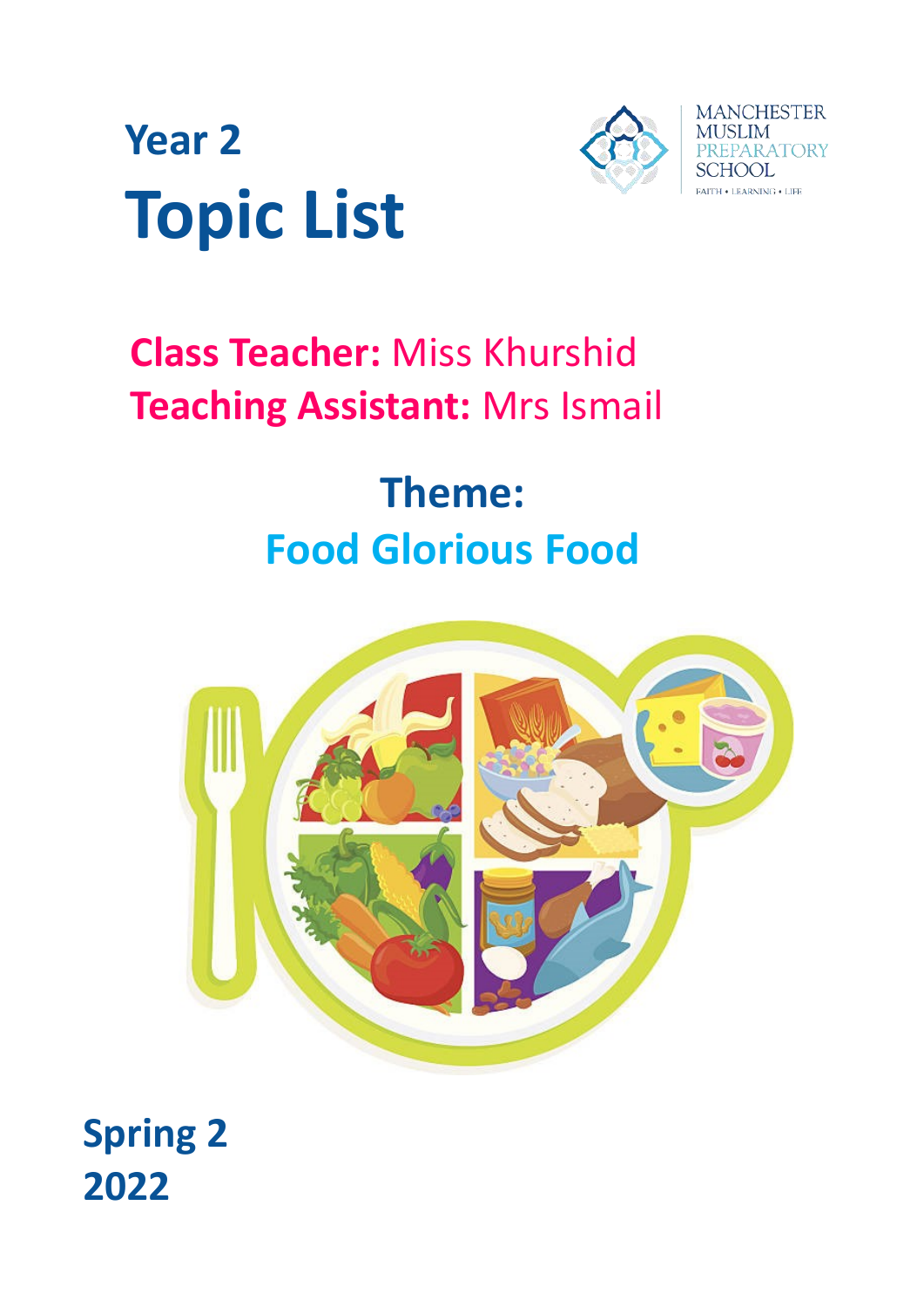# **MATHEMATICS**

#### **Properties of Shape**

Recognise 2-D and 3-D shapes; make 2-D and 3 -D shapes; count sides, vertices on 2-D shapes; draw 2-D shapes; lines of symmetry; lines of symmetry- draw the whole; sort 2-D shapes; make patterns with 2-D shapes; count faces, edges and vertices on 3-D shapes; sort 3-D shapes and make patterns with 3-D shapes

#### **Fractions**

Working with parts and wholes; make equal parts; recognise a half; find a half; recognise a quarter; find a quarter; recognise a third; find a third; unit fractions; non-unit fractions; equivalence of a half and 2 quarters; find three quarters; count in fractions and problem solving with fractions



## **P.E.**

Development of fundamental skills including ways of moving and throwing and catching skills. Working to make progress on accuracy using targets and being able to control the speed of our passes.

# **QURAN**

#### **Memorisation**: Surah at-Teen

**Revision**: all previous Surahs including al-Qadr and al-Bayyinah

**Reading**: Continue reading from 'Easy Quran Reading' based on individual level

# **ENGLISH**

#### **Non-Fiction**

Does chocolate grow on trees?

In this unit, the children explore the Big Question: Does chocolate grow on trees? They read the interactive eBook, finding information and exploring the layout of explanation texts. They answer the big question, planning and writing their own explanation texts based on a model.

#### **Poetry**

#### A Closer Look

In this unit, the children enjoy listening and responding to poems in a range of different ways. They explore poetic language and identify adjectives and verbs in a poem. They draft, edit and compose their own poems and read them aloud. For the final writing task, the children plan, write and edit their own poems.

#### **Grammar**

Adverbs of Manner Suffixes Noun Phrases The Progressive Form of Verbs

## **COMPUTING**

Computer systems and networks :This unit explores exactly what a computer is by identifying and learning how inputs and outputs work, how computers are used in the wider world and students design their own computerised invention.